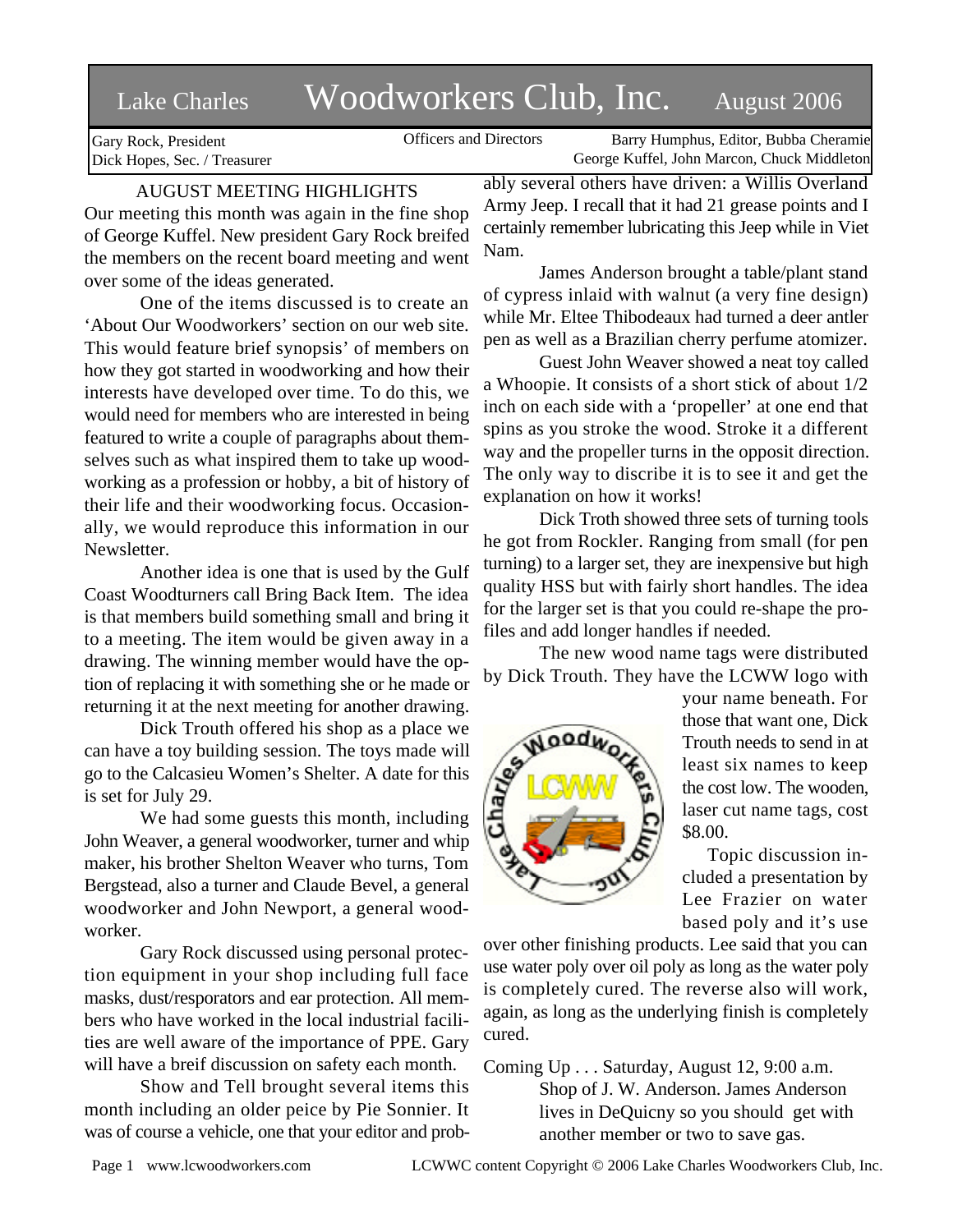### FROM THE PRESIDENT

# GARY H. ROCK, WOODWORKER From Member Moments

I am excited to be your new president of the "LC Woodworkers Club." If you have an idea of something in woodworking that you would like to see or do at one of the monthly club meetings, please contact one of the board members or contact me at the house by phone, e-mail or just come by. Call before you do to make sure that I am there. Our board meetings are open to the membership and are held each quarter.

every meeting. It won't be a long and drawn out affair. Last month was about PPE (personal protection equipment). Which, every time enter your shop to work, you should reach for and put on before turning on any equipment. It is no fun to be hurt when it only takes a second to put on your PPE equipment. When it takes less than a split second to get hurt, so always be thinking about the job ahead of time before you start.

We have all different ways of coming into woodworking. Write up something on your self such as: what got you into woodworking, how long you have doing it, etcetera. When you have done this, give it to one of the board members and it will be placed in the monthly newsletter.

I am really looking forward to the "Bring Back Item," and it will be done at every meeting. A number will be drawn to see who gets the "Bring Back Item." You will be given a choice to make a small item or bring back the item you received from the last meeting. It can be a carving, build a small box, toy, etcetera. For we are a cross section of woodworkers that have carvers, turners, carpenters, cabinet makers, model makers, sawyers and etcetera in our club.

We have started the ball moving on the "Holiday Toy" program. Will be meeting and working in Dick Trouths shop. If you have any scrape wood such as  $2 \times 4$ 's, bring them to the monthly meeting so we can turn your scraps into toys for the Calcasieu Women's Shelter. On Thursday, August 10, join us in helping "Santa" in making toys for kids. Usually when the children show up at the shelter, all they have is the clothes on their back. The holidays are not that far away.

I feel that Safety needs to be talked about at ing with size and color yet, nor with different types In 1977 I began my woodworking craft in a 6ft. by 6ft. shop that eventually grew to a 20ft. by 30ft. shop. My early woodworking ranged from making toys, to furniture repair, and along with custom wood turning. At that time I started out with a Sears 12 inch wood lathe. I concentrated on turning spindles and bowls. The spindles were Oak to Maple anywhere from 2-inch to 12-inch diameter. The bowls at that time were mostly small. I had not started experimentof wood.

> By 1986 I was running a full woodworking shop along with working a full time job at one of the areas heavy industry plants. In 1987 I bought a home in Westlake where I continued custom woodwork and turning on a small scale.

> Then in 1996 I built another large wood shop. In the years following, I have worn out my Sears lathe. Rebuilt it in 2000 and used it full time until 2 years ago. At that time I moved up to an Oneway lathe. Over the bed I can turn a 20-inch bowl up to a 53-inch long spindle. On the out board end I can turn up to a 44-inch bowl.

> I now turn soft woods along with hard woods from Southern Yellow Pine to Ambrosia Maple, from solid stock to distressed stock, (that is wood that has checks and voids), as well as knots, or all three together. I still turn small bowls to large deep hollow turnings. Over the years, I have developed an eye for looking at the wood and figuring out what would look good coming out of that piece of wood. I like to turn the distressed wood where other turners prefer to turn solid perfect stock. In these voids, checks, knots, etc. that are in the wood, I like to inlay and or fill with brass, turquoise, a color filling, or a different wood. Besides turning I still do custom woodwork from furniture repair, building toys, plaques, and signs, to church and home furnishings. I am a self taught woodworker and turner. After twenty-seven years I enjoyed taking the opportunity to take classes at the Craft Supply USA in Provo, Utah and am presently hard at work making sawdust.

> Every member can be featured in the Newsletter and online in the web site by sending Barry your information. See the entry form at www.lcwoodworkers.com/MemberMoments

> > Page 2 Lake Charles Woodworkers Club, Inc.